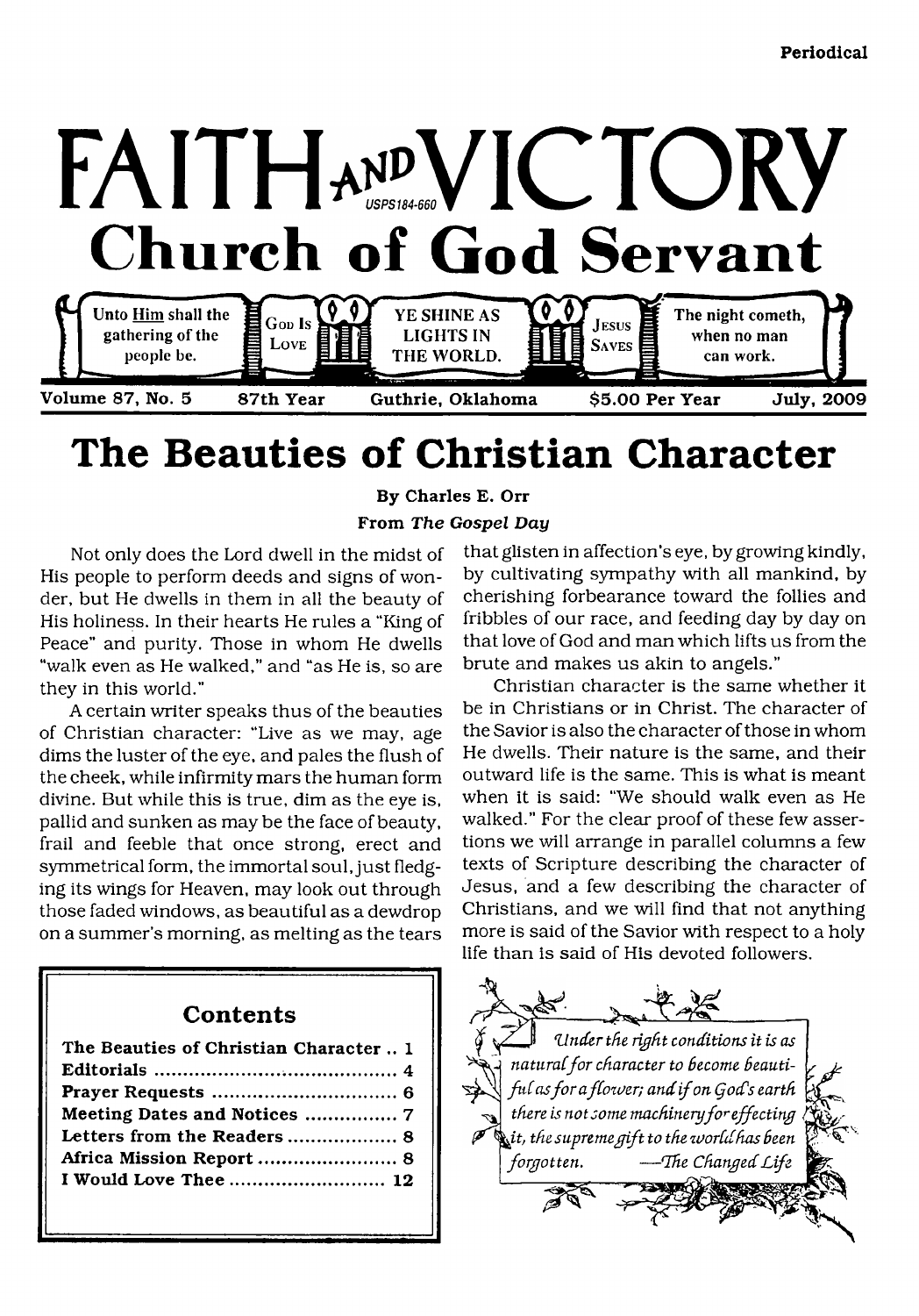**LOVELY**

## **CHARACTER OF CHRIST CHARACTER OF CHRISTIANS**

"His mouth *is* most sweet: yea, he is altogether "Behold, thou *art* fair, my love; behold, thou *art* fair;...Thou *art* all fair, my love; *there is* no spot in thee." Song of Songs 4:1, 7.

#### **LOWLY**

am meek and lowly in heart: and ye shall find lowly, than to divide the spotlement of the sponger of the proverbs  $16:19$ . rest unto your souls." Matthew  $11:29$ .

"Take my yoke upon you, and learn of me; for I "Better *it is to be* of an humble spirit with the

#### **OBEDIENT**

made sinners, so by the obedience of one shall sober, and hope to the end for the grace that is many be made righteous." Romans 5:19. the brought unto you at the revelation of Jesus

"For as by one man's disobedience many were "Wherefore gird up the loins of your mind, be to be brought unto you at the revelation of Jesus. Christ; As obedient children, not fashioning yourselves according to the former lusts in your ignorance." I Peter 1:13-14.

#### **COMPASSIONATE**

moved with compassion on them, because they sion one of another, love as fainted, and were scattered abroad, as sheep be courteous:" I Peter 3:8. fainted, and were scattered abroad, as sheep having no shepherd." Matthew 9:36.

"But when he saw the multitudes, he was "Finally, *be ye* all of one mind, having compas-

#### **FAITHFULNESS**

*it.*" I Thessalonians 5:24. **All among many witnesses, the same commit thou** 

"Faithful *is* he that calleth you, who also will do "And the things that thou hast heard of me to faithful men, who shall be able to teach others also." II Timothy 2:2.

#### **FORBEARANCE**

"Whom God hath set forth *to be* a propitiation through faith in his blood, to declare his righteousness for the remission of sins that are past, through the forbearance of God." Romans 3:25.

"Forbearing one another, and forgiving one another, if any man have a quarrel against any: even as Christ forgave you, so also do ye." Colossians 3:13

#### **MEEKNESS**

"Take my yoke upon you, and learn of me; for I "But *let it be* the hidden man of the heart, in that

am meek and lowly in heart: and ye shall find which is not corruptible, *even the ornament* of a rest unto your souls." Matthew 11:29. These and quiet spirit, which is in the sight of meek and quiet spirit, which is in the sight of God of great price." I Peter 3:4.

#### **LONG-SUFFERING**

also according to the wisdom given unto him Ephesians 4:2.<br>hath written unto you:" II Peter 3:15 hath written unto you;" II Peter 3:15.

"And account *that* the longsuffering of our Lord "With all lowliness and meekness, with longsuffering, forbearing one another in love."<br>Ephesians 4:2.

 $\bullet$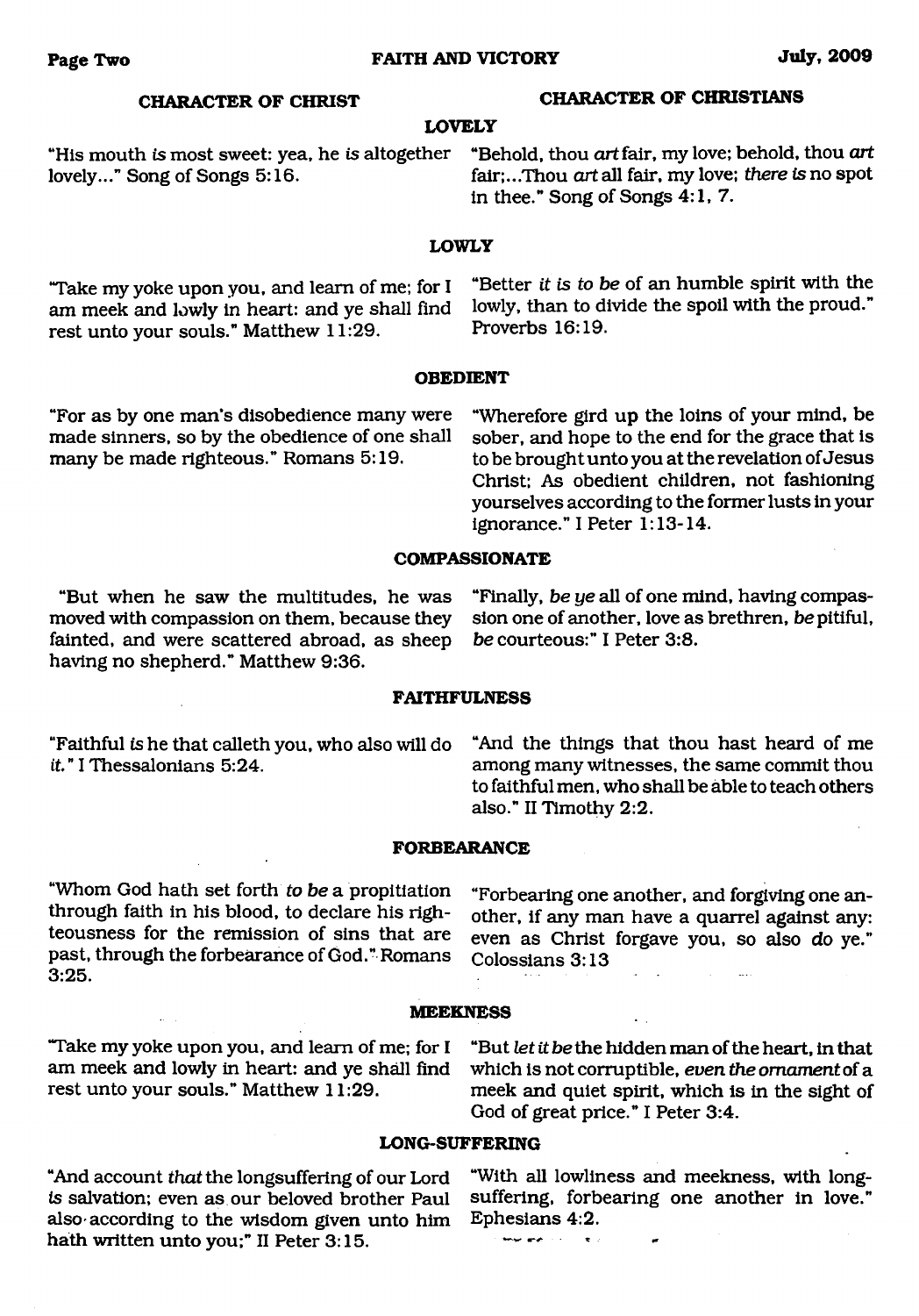#### **HUMILITY**

death, even the death of the cross." Philippians

"And being found in fashion as a man, he Likewise, ye younger, submit yourselves unto<br>humbled himself, and became obedient unto the elder. Yea, all of you be subject one to humbled himself, and became obedient unto the elder. Yea, all *of you* be subject one to death, even the death of the cross." Philippians another, and be clothed with humility: for God 2:8. **2:8. resisted in the proud, and give the grace to the** humble." I Peter 5:5.

#### **SPOTLESSNESS**

**MERCIFULNESS**

"But with the precious blood of Christ, as of a "Pure religion and undefiled before God and the<br>lamb without blemish and without spot:"I Peter Father is this, To visit the fatherless and widows lamb without blemish and without spot:" I Peter 1:19. in their affliction, *and* to keep himself unspotted

"The LORD *is* merciful and gracious, slow to "Blessed *are* the merciful: for they shall obtain anger, and plenteous in mercy." Psalms 103:8.

"For such an high priest became us, *who is* holy, harmless, undefiled, separate from sinners, and made higher than the heavens;" Hebrews 7:26.

"Who did no sin, neither was guile found in his mouth:" I Peter 2:22.

"For we have not an high priest which cannot be touched with the feeling of our infirmities; but was in all points tempted like as *we are, yet* without sin." Hebrews 4:15.

Thus we could go on to a much greater length showing by the Scriptures that the character of a Christian, or his nature or life is the same as the life or character of Christ. Christianity is Christ in us. The life of a true Christian is one of great beauty. It is a light in this world. It is far above the ways of sin and worldliness. It is the Christ-life in man. The self-life of man has ceased, is crucified; nevertheless he lives, yet not he, but it is Christ that liveth in him. The Christian life is inspiring, ennobling, clothed in humility. It points the way to Christ and Heaven. It is a brilliant ornament, which in the sight of God is of great price. God places great value upon a Christian life. It is worth more than ten thousand worlds. Is it not a shame that it is trifled with as it is? Thousands are taking the name of Christian, when it is impossible to distinguish them from the world; they emit not one ray of light.

**HARMLESSNESS**

from the world." James 1:27.

"That ye may be blameless and harmless, the sons of God, without rebuke, in the midst of a crooked and perverse nation, among whom ye shine as lights in the world;" Philippians 2:15.

#### **GUILELESSNESS**

"Jesus saw Nathanael coming to him, and saith of him. Behold an Israelite indeed, in whom is no guile!" John 1:47.

#### **SINLESSNESS**

"Whosoever is bom of God doth not commit sin; for his seed remaineth in him: and he cannot sin, because he is bom of God." I John 3:9.

Esthetics is the science of the beautiful, and treats of the feelings produced through the senses by objects of beauty. The most vile and dishonest admire honesty in others; thus gentleness, kindness, meekness, produce pleasant feelings and are called beautiful. God is the source of meekness, gentleness and love. He is the source of the beautiful. Christianity is God in man, exhibiting His beauty. "Lord, let Thy beauty be upon us." The dewdrop sparkles like a diamond as the sun's rays fall upon it. The life of man sparkles with an unsurpassed beauty as the rays of light and salvation fall upon it from the throne. As we behold the beauty of God assimilated into the life of man and thus revealed we think what a pity that all in the world are not Christians.

> *Christian, oh, may thy tribe increase, Hfiy fight andgCory ne 'er decrease; Shine on and magnify the Word,* And point the world to Christ and God.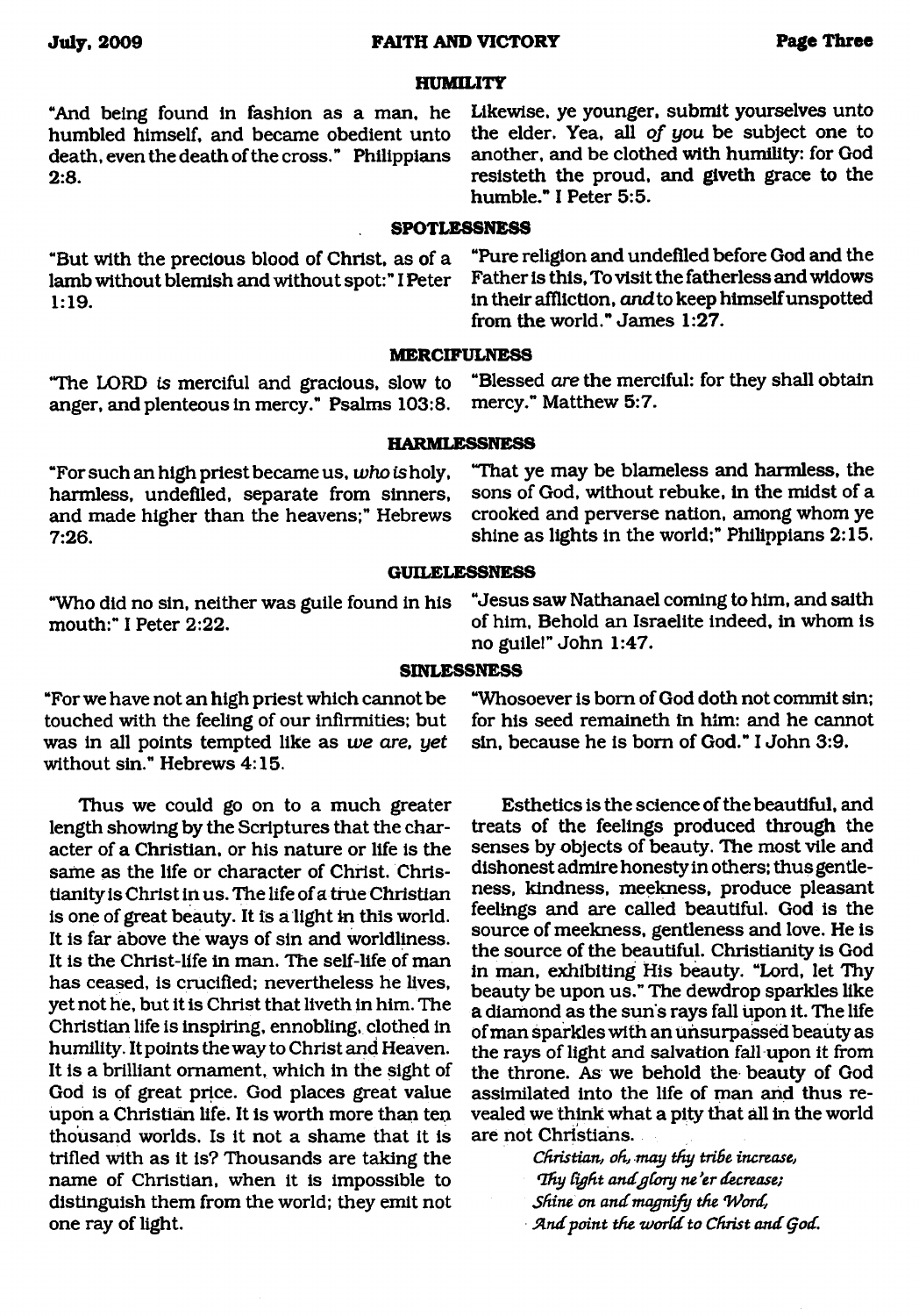# **FAITH AND VICTORY 12 PAGE HOLINESS MONTHLY**

#### . . . . . .

This non-sectarian paper is edited and published in the interest of the universal CHURCH OF GOD each month (except August of each year, and we omit an issue that month to attend camp meetings), by Willie Murphey, and other consecrated workers at the FAITH PUBLISHING HOUSE. 4318 S. Division. Guthrie. OK 73044.

Notice to subscribers: When you move or change your address, please write us at once, giving your old and new address, and include your zip code number.

Dated copy for publication must be received by the 18th of the month prior to the month of issue.

#### **SUBSCRIPTION RATES** . . . . . . . . .

Single copy, one year..................................................... \$5.00 Package of 5 papers to one address, one year ......... \$20.00 Larger quantities are figured at the same rate.

This publication teaches salvation from all sin, sanctification for believers, unity and oneness for which Jesus prayed as recorded in John 17:21, and manifested by the apostles and believers after Pentecost. By God's grace we teach, preach, and practice the gospel of the Lord Jesus Chrlst-the same gospel that Peter. John, and Paul preached, taught, and practiced, Including divine healing for the body. James 5:14-15.

Its motto: Have faith in God. Its object: The glory of God and the salvation of men: the restoration and promulgation of the whole truth to the people in this "evening time" as it was in the morning Church of the first century: the unification of all true believers in one body by the love of God. Its standard: Separation from sin and entire devotion to the service and will of God. Its characteristics: No discipline but the Bible, no bond of union but the love of God, and no test of fellowship but the indwelling Spirit of Christ.

Through the Free Literature Fund thousands of gospel tracts are published and sent out free of charge as the Lord supplies. Cooperation of our readers is solicited, and will be appreciated in any way as the Bible and the Holy Spirit teach you to do or stir your heart. "Freely ye have received, freely give." Read Ex. 25:2; I Chron. 29:9: II Cor. 9:7; and Luke 6:38.

Freewill offerings sent in to the work will be thankfully received as from the Lord. Checks and money orders should be made payable to Faith Publishing House. All donations are tax deductible.

A separate Missionary Fund is maintained in order to relay missionary funds from our readers to the support of home and foreign missionaries and evangelists.

In order to comply with Oklahoma laws as a non-profit religious work, the Faith Publishing House is incorporated thereunder.

The *Faith and Victory* is published monthly, except August, for \$5.00 per year by:

**FAITH PUBLISHING HOUSE P. O. Box 518. 4318 8. Division, Guthrie, OK 73044 Office phone numbers: 405-282-1479, 800-767-1479; fax number: 405-282-6318. Internet address: <http://www.faithpublishing.com>**

**Postmaster: Send address changes to:** *Faith and Victory,* **P. O. Box 518, Guthrie, OK 73044.**



"Do all things with-**<u>e</u>** out murmurings and  $j$  disputings: That ye may be Editorials J blameless and harmless, the sons of God, without I rebuke, in the midst of a

> $c$  rooked and perverse nation, among . *y* whom ye shine as lights in the world;" Philippians 2:14-15.

"Let no corrupt communication proceed out of your mouth, but that which is good to the use of edifying,

that it may minister grace unto the hearers." Ephesians 4:29.

We are living in a society that could be described in the same terms Paul used in his letter to the Saints in Philippi, "crooked and perverse." With God's people living in the midst of this kind of influence, it means each one will have to be very careful that they do not fall into the same pattern of behavior that is being exhibited around them. This verse says to do all things without "murmurings and disputings." One can hardly go a day without hearing an abundant overflow of the bitterness that is ruling in the hearts of people.

Some time ago while eating at a fast-food restaurant I observed a family that was unhappy at another table because something wasn't quite right with their order. They took the food item back to the counter and complained about it and the waiter graciously resubmitted the order. Well, I didn't think too much about it at the time because it can easily happen that a mistake is made in an order. However, that was not the end of it. When the second order was delivered to their table, it still was not to their satisfaction and they refused it again. Finally on the third or fourth time the manager delivered the order with some other things to make peace with them and they grudgingly accepted the food. While this is perhaps a minor example of the nature that is controlling the actions of people, it extends into other more serious aspects of life and, more often than we would like to think, it results in strife, hatred and even murder. In II Thessalonians 3:2 Paul asked for prayer that, ".. .we may be delivered from unreasonable and wicked men:..." God's people do need special grace to live in a Christ-like way and overcome evil with good.

Christians are also instructed to "Let no corrupt communication proceed out of your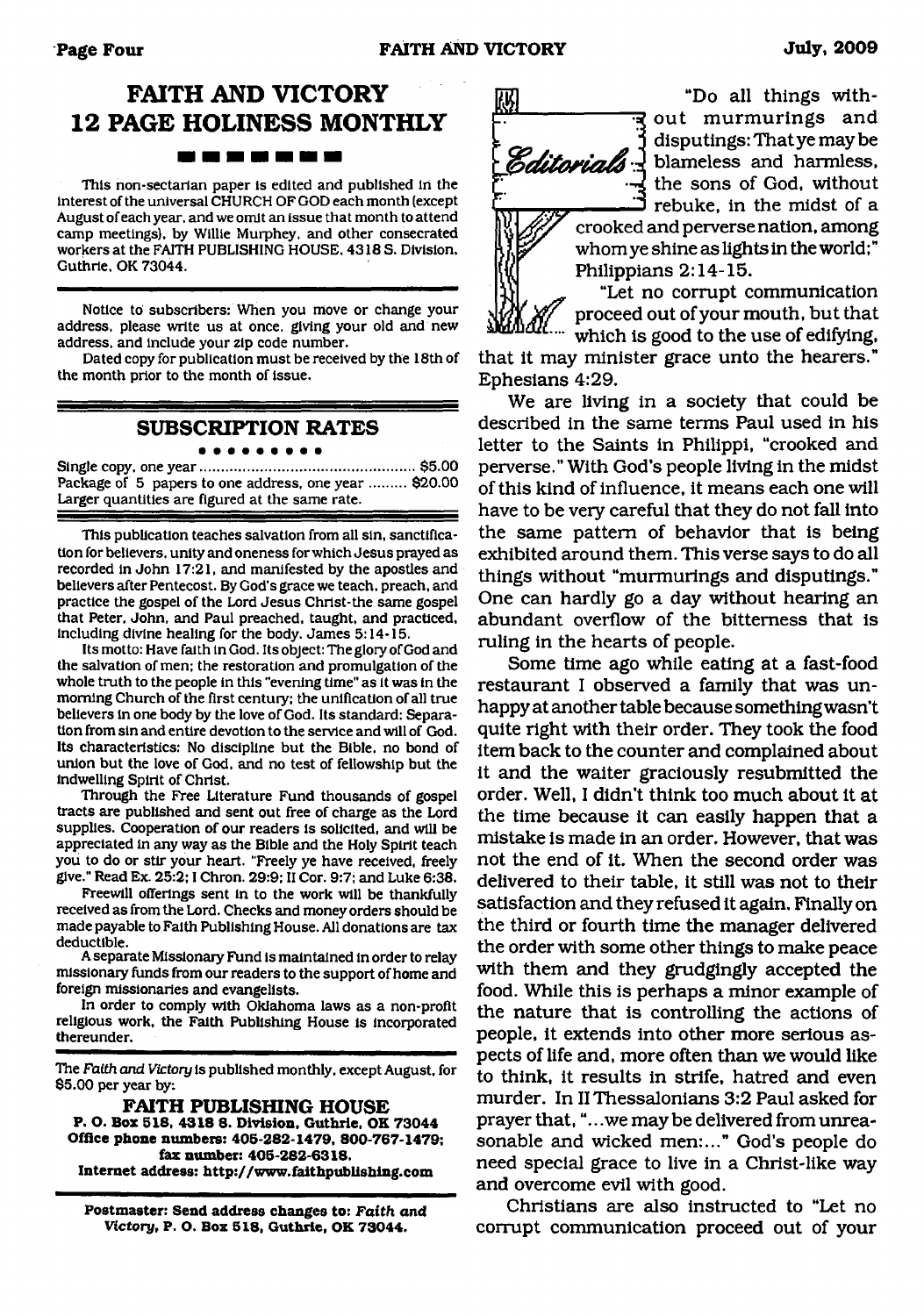mouth..." The word translated *corruptis* defined in the Greek dictionary as: rotten, i.e. worthless (literally or morally)—bad. Oh, how much evil spews from the mouths of the people who inhabit this sinful world. Those who proclaim Christ as their Savior must not speak in such a foolish manner for Jesus said, "...Those things which proceed out of the mouth come forth from the heart; and they defile the man." Matthew 15:18. The Psalmist said, "Set a watch, O LORD, before my mouth; keep the door of my lips."

When Christ creates a clean heart in a man, it will cause his vocabulary to likewise be transformed. Instead of corrupt communication, God desires His people to have good, edifying conversation with one another and to be kind and gracious. To accomplish this noble goal will require careful vigilance on the part of each person, not only to watch their words, but to also guard their heart.

We are instructed in Philippians 4:8 to think on things that are true, honest, just, pure, lovely, of good report, virtuous and praiseworthy. It would logically follow that if we are thinking on these things, then we will also be speaking of them to one another. This kind of conversation has the wonderful power to lift the dark clouds of discouragement and bring hope and cheer to the downhearted.

Is it possible that our happiness is determined by our own words? Notice this scripture in Proverbs 15:23, "A man hath joy by the answer of his mouth: and a word *spoken* in due season, how good *is it!"* When one will speak gently and kindly, it has the ability to turn away trouble and that certainly will have an affect on a person's happiness. However, one also derives a great measure of joy simply by speaking appropriately. A person who has an optimistic and cheerful word can not help but share that optimism and feel that cheer, it is simply a natural response. On a parallel thought, when one offers sincere praise to the Lord with their mouth, it also brings joy to their own heart. What a lovely secret for the child of God to learn.

"A wholesome tongue *is* a tree of life: but perverseness therein *is* a breach in the spirit." Proverbs 15:4. The meaning of the word *wholesome,* from the original text, has reference to a cure or remedy. Another verse from Proverbs 16:24 says, "Pleasant words *are as* an honeycomb, sweet to the soul, and health to the bones." Pleasant, wholesome words have the ability to assuage many ills and bring healing and comfort to the pain of the heart. Some people seem to have a special gift of saying the right things at the right time to heal the spirit of those who are suffering. However, I believe the Lord would be pleased to help all of us to be able to touch others with a healing balm of gracious words.

"There is gold, and a multitude of rubies: but the lips of knowledge *are* a precious jewel." Proverbs 20:15. People take delight in the aesthetic value of gold and rubies, but those who are able to communicate a wealth of knowledge are adorned with a beautiful gift that surpasses the shimmer of these trimmings. What a blessing words are for instruction and counsel. It is through words that knowledge is transferred from one person to another. Our learning process utilizes words to a great extent. A typical schoolroom setting for students consists of a teacher, textbooks and words. Can you imagine what it must have been like when they were constructing the Tower of Babel and God confounded their language. The resulting confusion brought the work to a standstill, for the work could not continue when everyone misunderstood the other person. Now, it is true that knowledge can cause a person to be elevated with pride, but when it is used to edify one another it is a wonderful blessing. Notice how James 3:17 identifies how wisdom can be to our edification. "But the wisdom that is from above is first pure, then peaceable, gentle, *and* easy to be entreated, full of mercy and good fruits, without partiality, and without hypocrisy." This wisdom is from God and will truly bless those who receive it.

"Let us therefore follow after the things which make for peace, and things wherewith one may edify another." Romans 14:19. The next time we think of the Lord's Prayer and in particular the portion that says, "...Thy will be done in earth, as *it is* in heaven," then let us think about how we may edify one another with our words, for I believe that is an important part of His will for our lives. If we will put extra effort into improving our communication to make it more conformable to God's will, then the world will clearly behold the illumination of our candle, and our words will minister grace to those around us.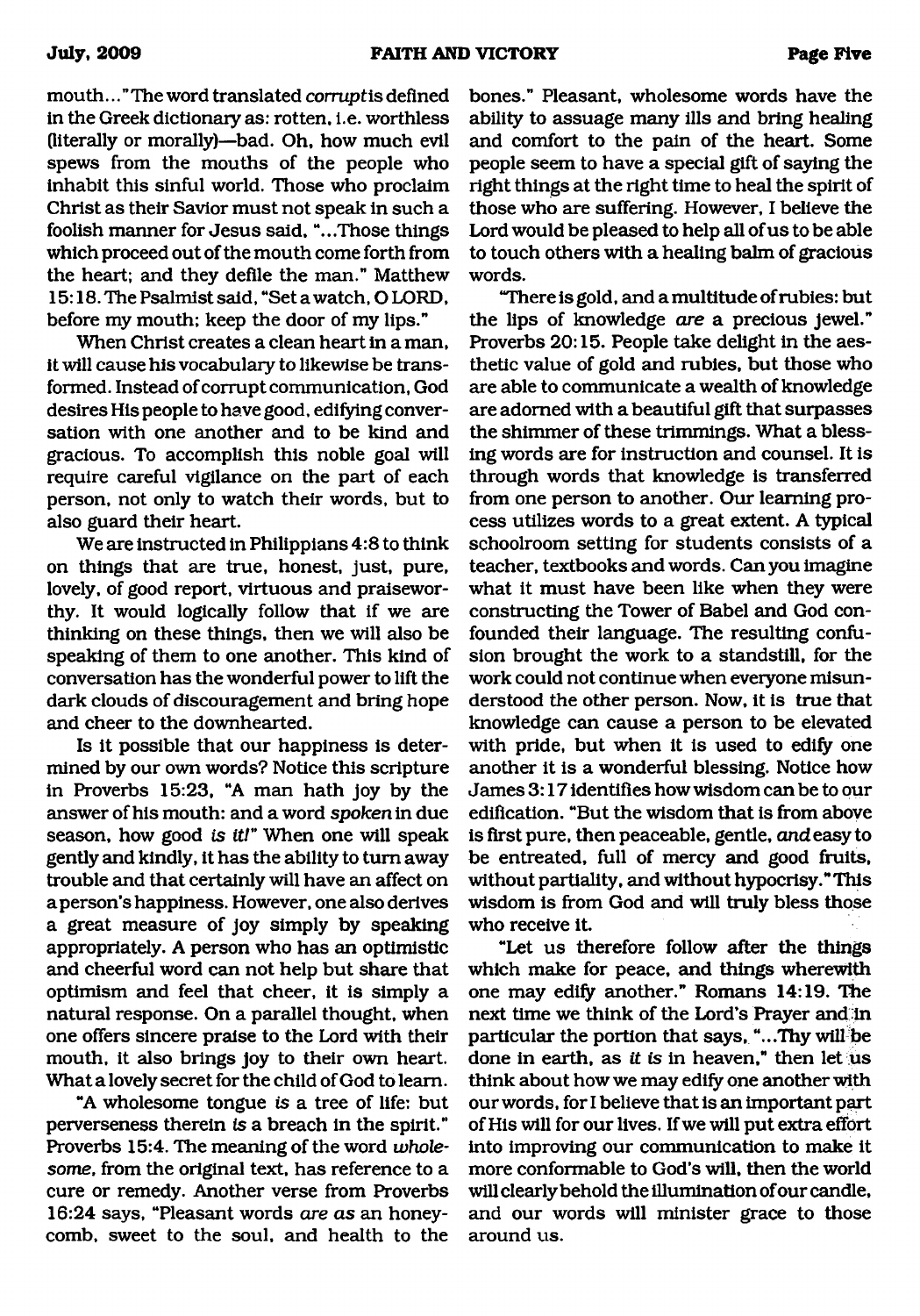As is our usual policy we will omit the August issue of the Faith and Victory. We trust many of our readers will be able to attend the Monark Springs Camp Meeting at Neosho, MO. May the Lord send a special outpouring of His Spirit upon the Saints this year. —Bro. Willie E. Murphey wemurphey@yahoo. com



MO—Remember my daughter, Cathy Younger in prayer. She is having a lot of pain associated with a back injury. —Bro. Jim Broker

WV—Bro. James White would like for the Saints to pray for Him. He is suffering from congestive heart failure. —Sis. Karen Lambert

PA—Please pray for Sis. Virginia Myers. She is still confined to bed most of the time and is not able to turn over by herself, so must have constant care. She also has some other physical problems with the MS by which she is afflicted.

We do thank the Lord for His protection of the chapel during the winter storms when several tree limbs fell on the roof. In light of what has happened in many other areas weatherwise, we surely were blessed.

—Sis. Barbara J. Campbell LA—Remember Sis. Clarice Pruitt in prayer, she is very weak in body. Also remember those who are providing constant care for her.

OK—Sis. Anneta Williamson is still in need of prayer. She has recently been suffering discomfort in her abdomen, in addition to the many other afflictions of her body.

**Standing Prayer Requests**

Bro. Carlos Arriaga Sis. Gladys Cashio Sis. Helen Carson Sis. Genevieve Carver Sis. Elizabeth Corteway Sis. Waneta Creel Sis. Patsy Doolittle

Sis. Dorall Forbes Bro. Troy Gentry Bro. Lee Hilton Jaden Howard Sis. Karoline Kessler Bro. Mark and Sis. Darlene Knight Sis. Virginia Myers Sis. Elsie M. Offerman Sis. Melba Powell Sis. Marilyn Rendall Bro. Vernon Robinson Sis. Ruth Shehee Sis. Cheryl Smith Bro. Michael Smith Bro. Edward and Sis. Gloria Taylor Sis. Imogene Taylor The Mitch Taylor family Sis. Norma Tiller Bro. Delmar Wilkins Sis. Anneta Williamson

# **MEETING REPORTS**

 $-$ Ciodente de la proporcional de la proporcion de la proporcion de la proporcion de la proporcion de la proporcion de la proporcion de la proporcion de la proporcion de la proporcion de la proporcion de la proporcion de

Dear Saints: We wanted to thank the Lord for allowing Holly Hill, SC to see another campmeeting, and we are praising God for each blessing He bestowed throughout the meeting. We received many spiritual benefits, and we are challenged and encouraged to press forward for Christ. It was so nice to see the Saints who came to the meeting. We appreciate all who made the sacrifice to come; your efforts blessed us more than you know. May the Lord continue to keep us all faithful to Him until we hear Him say, "Well done."

In Jesus' love,

**- Bro. Kevin and Sis. Cheryl Smith** and the Holly Hill Congregation

*Words of Cheer*

How little it costs, if we give it a thought *Ho make happy some heart each day! Just one kind word, or a tender smile, As we go on our daily way.* Perchance a look will suffice to clear *The cloud from a neighbor's face,* And the press of the hand in sympathy *A sorrowful tear efface.*

*— Selected*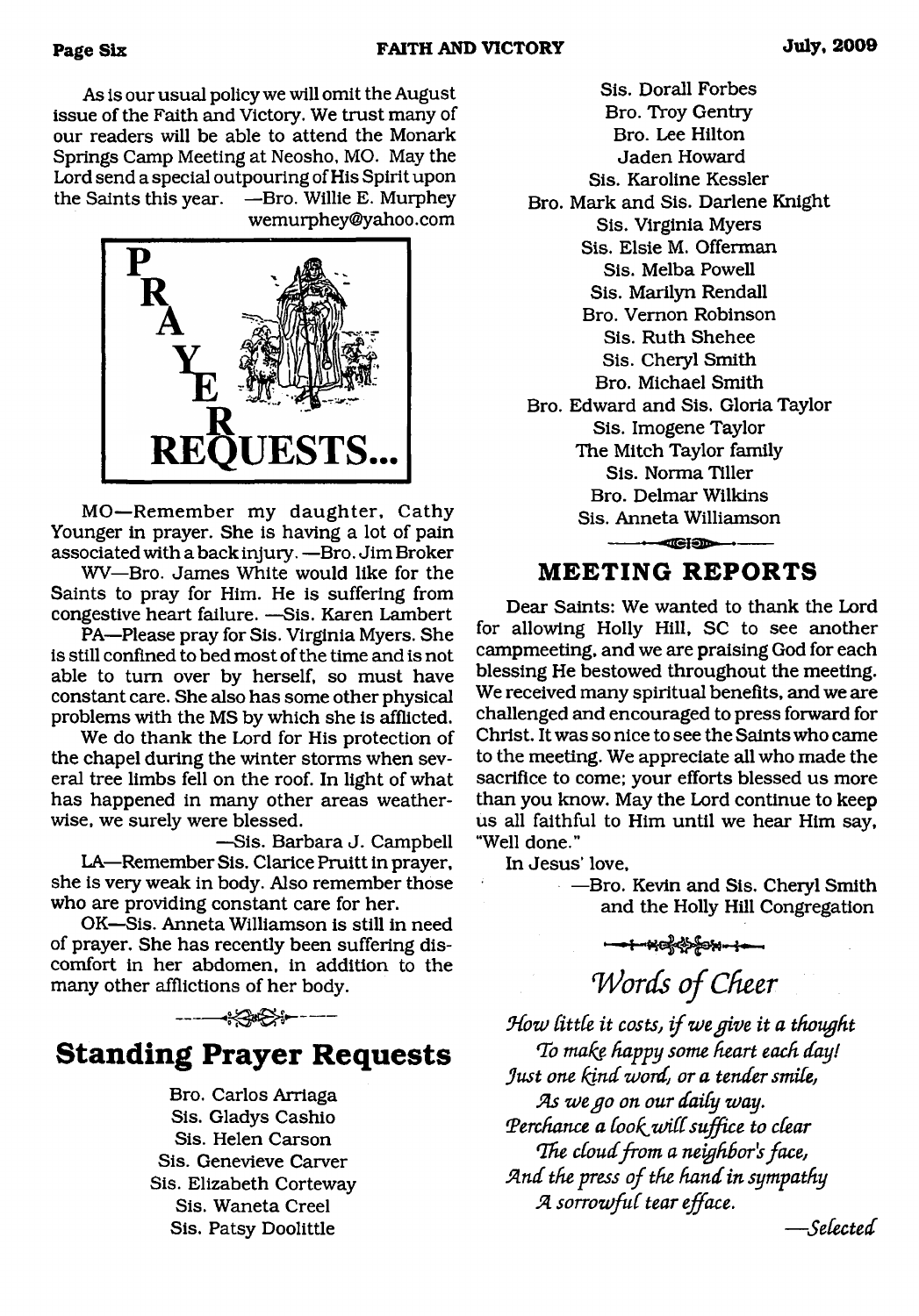### **MEETING DATES**

**National (Monark Springs, MO)**—July 17-26 **Myrtle, MO (Camp Meeting)**—July 31 -August 5 **California State (Pacoima, CA)—**August 7-16 **Boley, OK (Summer Meeting)—**August 15-16 **Spooner, WI (Tent Meeting)**—August 19-23 **Baldy Mesa, CA (Fall Revival)**—October 9-11 **Dallas, TX (Fall Meeting)**—October 14-18 **Okmulgee, OK (Fall Revival)**—October 16-18

# **MEETING NOTICES**

⊂≔⊙⊙⇔≔

### **NATIONAL Ci\MP MEETING MONARK SPRINGS, MO**

The National Camp Meeting of the Church of God will be held, Lord willing, at Neosho (Monark Springs), MO, July 17-26. All are cordially invited to come and bring others to enjoy the blessings we are expecting from the Lord.

The Monark Springs campground is located approximately five miles east of Neosho, MO. It is one mile east and 3/4 mile south of the intersection of Highways 86 and 59.

If you travel to Neosho by bus, you may telephone the campground, (417) 472-6427, or Bro. Mike Hightower, (417) 451-3636, for transportation.

The camp meeting is conducted on a freewill offering basis. There is no charge for meals or lodging on the campgrounds. You are welcome to come and enjoy the meeting. We are confident God will supply every need. Meals will be served in the dining hall. Dormitory space and trailer spots are available on a first-come basis. Family units are also available.

The business managers are Randel Bradley (620) 226-3390 or e-mail <[rdbradley@ckt.net](mailto:rdbradley@ckt.net)>. and Mike Hightower, 13974 Newt Dr., Neosho, MO 64850. Phone, (417) 451-3636.

#### **MYRTLE, MO, CAMP MEETING**

— — — — —

The Myrtle, MO Camp Meeting will begin. Lord willing, on Friday morning, July 31 and continue through Wednesday morning, August 5. There will be morning services at 10:30 and evening services at 7:00 each day, with the 10:30 service on Wednesday being the last service. We plan to have afternoon services, as announced, on Saturday and Sunday. We extend a hearty invitation to everyone to come.

Accomodations will be made to care for all. Sleeping quarters are available in the men's and women's dormitories as well as cabins on a limited basis. We ask that cabin owners please contact Sis. Carol Sorrell at (417) 938-4493 and let her know whether or not you plan to attend the meeting this year. If you do not plan to attend, but have a relative who plans to attend and would like to stay in your cabin, please inform Sis. Carol. This will help her with arrangements for everyone. Electrical hookups are also available on a limited basis for those who bring campers or motor homes.

Please pray with us for a special visitation of the Holy Spirit and that this meeting will bear fruit for eternity. The campground phone number is (417) 938-4682. For further information contact Bro. Harlan Sorrell at (417) 938-4336.

#### **CALIFORNIA STATE CAMP MEETING**

\_\_\_\_\_

The California State Camp Meeting will be held, Lord willing, from August 7-16, 2009. The campground is located at 12312 Osborne Place, Pacoima, CA 91331.

The first service will be at 7:30 p.m. Friday, August 7, with three services daily thereafter. For more information, contact either the Sunset Guest Home at (818) 899-2022, Bro. Paul Phillips at (661) 251-6956, or Bro. Herbert Clay at (818) 897-1396. The chapel phone number is (818) 899-9021.

#### **SPOONER, WI, TENT MEETING**

Lord willing, this meeting will begin Wednesday, August 19, at 7:00 p.m., with services daily at 10:30 a.m. and 7:00 p.m. through Sunday, August 23.

Come for a blessing and to be a blessing, and please support the tent meeting with your prayers.

There will be some accommodations but please call for arrangements. Bring your own bedding and linens if possible. Be prepared for cold nights. We give everyone a special invitation to come and be with us to enjoy God's many blessings of love. For more information contact Bro. Ron and Sis. Martha Zacharias at (715) 635-2994.

# **BALDY MESA, CA, FALL REVIVAL**

We are seeking the blessings of God for our community, our congregation, and fellow saints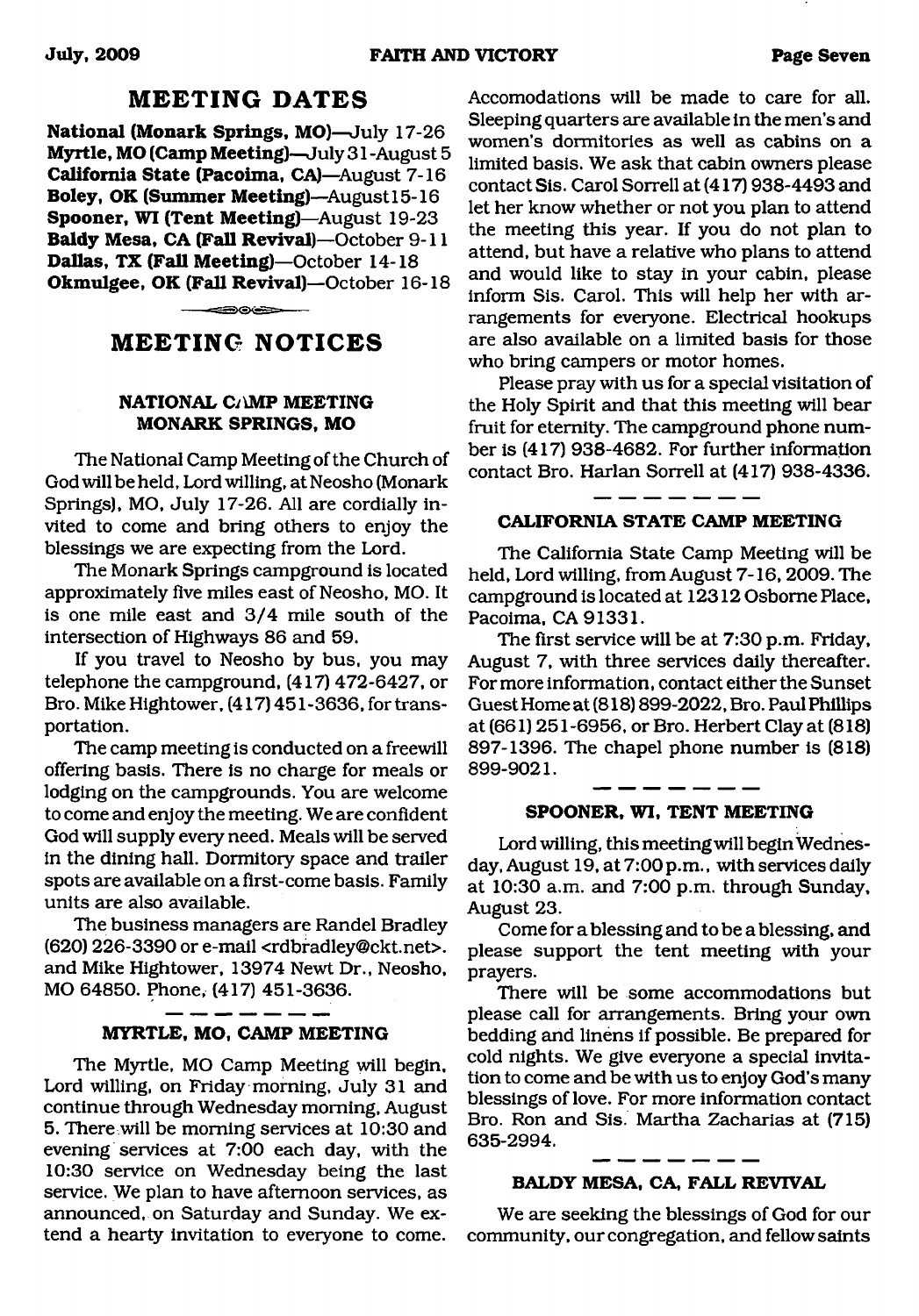as we anticipate our Fall Revival 2009. Lord willing our weekend meeting will be held October 9- 11.

Friday—Worship 7:30 p.m., Saturday—Worship & Youth Focus Activities 1:00 p.m., Worship 7:30 p.m. Sunday —Sunday School 10:00 a.m., Morning Worship 11:00 a.m.. Afternoon Worship 2:30 p.m.

In His Service,

—Pastor Travis Johnson —Pastor Alice Johnson (760) 780-6707

#### **DALLAS, TX, FALL MEETING**

The Church of God congregation in Dallas, TX cordially invite you to join them in their Fall Meeting October 14-18. The service times will be at 7:00 p.m. Wednesday through Saturday. On Sunday, Sunday School will begin at 10:00 a.m., Morning Worship service at 11:00 a.m. and Afternoon Service at 2:30 p.m.

The chapel is located at 11501 Ryliecrest Drive, Balch Springs, TX. The chapel phone number is: (972) 557-1591.

For further information contact Bro. Calvin Frentrup (972) 237-1538, Bro. Henry Grimes (972) 222-7249. For lodging contact Sis. Linda Montgomery (972) 286-6239.

#### **OKMULGEE, OK, FALL REVIVAL**

You are invited to attend our Fall Revival at the Church of God congregation in Okmulgee, OK on October 16-18. Service times will be 7:30 p.m. On October 18 we plan to have our regular Sunday services with a Singspiration in the afternoon.

The chapel is located at 1515 E. First St., Okmulgee, OK. For further information contact Bro. Robert Warren (918) 733-1306



OK—Dear Bro. Willie and Sis. Neta: Greetings to you in the precious name of Jesus, our Lord. I have been encouraged much by thinking of this great salvation that the Lord has provided for us through His Son. God saw that we were all lost sheep, going astray, that we had turned every one to his own way, (Isaiah 53:6) And that we need a Savior. So He lovingly sent His Son to be our Savior. So Jesus came to be our Good Shepherd and to seek and save the lost. I am glad that "Jesus came looking for me," and I am glad that I heard His voice and yielded to Him. I find His ways are so much higher than our way. He points us to heavenly things instead of earthly things, although He gives us all that we need to successfully serve Him. "I love to serve my Jesus, and lean upon His arm, in health or in affliction, in calm or in the storm, in darkness clouds or sunshine, in heat or in the cold, in poverty or riches I have peace and joy untold." The chorus: "He helps me bear each burden, He is my victory." Jesus also said, "...if any man serve me, him will my Father honour." John 12:26. When God honors us, that is the highest honor we can have, eternal life with Him and with the beloved of all ages.<br>Your saved brother. - T. V. McMillian

Your saved brother.

#### **From India...**

June 26, 2009—Dear Bro. Willie Murphey: Greetings to you and the dear Saints in America in the marvelous name of Jesus Christ. Thank you for your letter, and the enclosed offering was noted with much gratitude. May God bless each donor to this fund for us as it is a great relief for our work here, especially for our ministers.

Monsoon rain has started here. No outdoor meetings are held during monsoon rains, but indoor meetings are going on without much hindrance.

We pray for the blessings of the camp meetings going on in different places, which results in the edification of the church. Please continue to remember our needs in your prayers. With prayers and thanks.

Yours in Him. — Bro. John Varghese

# <span id="page-7-0"></span>--\*<del>3-2\*</del> **Africa Mission Report**

Bro. Michael Smith and Bro. Doug Wall traveled to Kenya in late April for ministers' meetings and Gospel outreach meetings. We spent the first night in Nairobi, then traveled to Stelah in southwest Kenya, which is not far from the border of Tanzania. The trip from Nairobi to Stelah covers some beautiful terrain. Descending the mountain road from the high elevation of Nairobi into the flat lands of the Masai tribe provides spectacular views into the distance.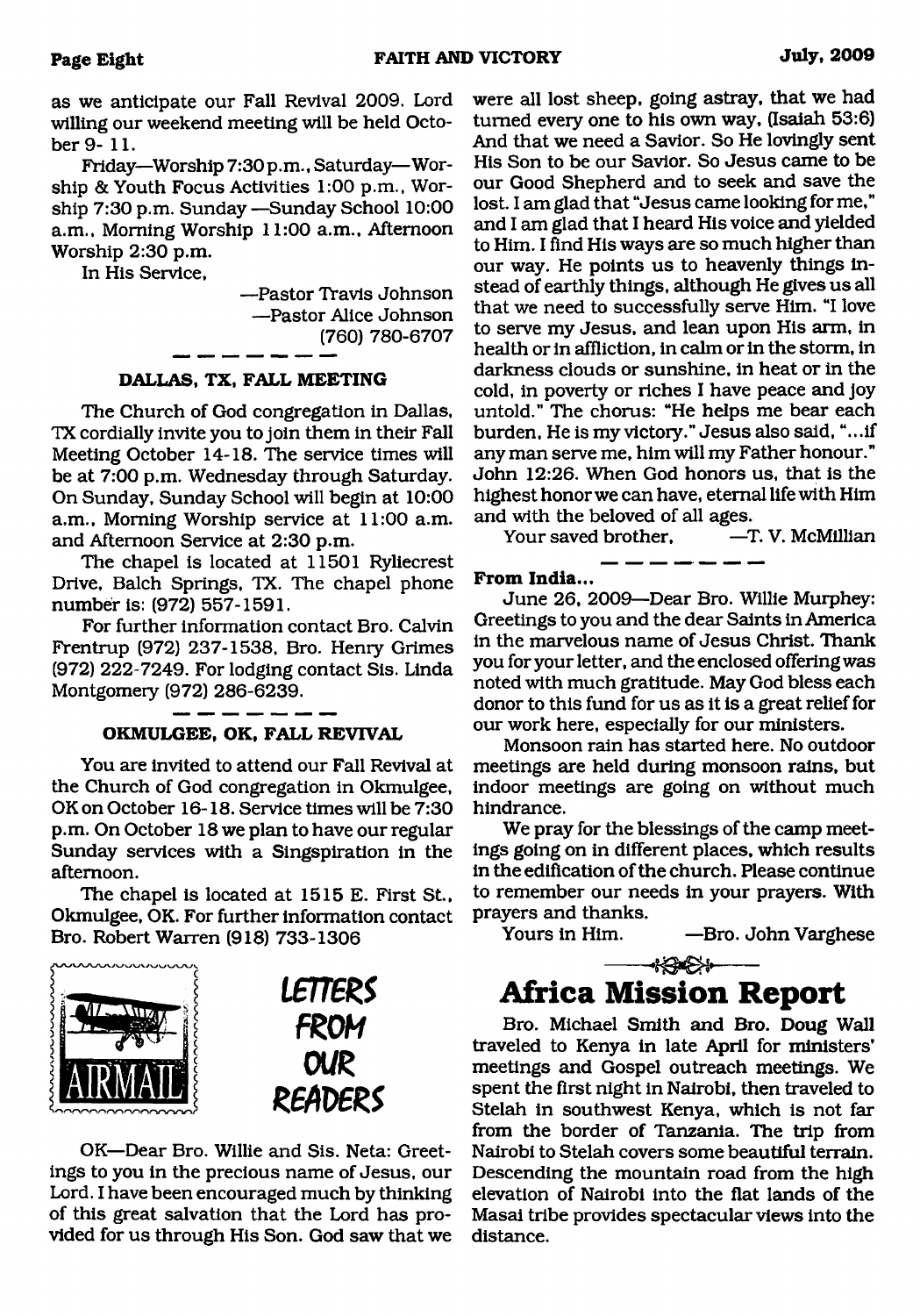The Masai are tall, nomadic people. Many still wear traditional clothing—brilliantly colored wraps, an abundance of ornaments, and have ears that are slit and stretched into long loops. The men carry sticks and manage herds of goats and cattle. The flat lands were especially dry. Dust twisters spun across the open expanses, drawing light tan colors up into the air like small tornadoes. Umbrella Thom trees served as a reminder that we were back in the beautiful land of the zebras, gazelles, and wildebeests.

We left the main highway and were approaching the chapel and church school. The church school children, many of which are orphans, were waiting for us beside the road. They began singing "Welcome, welcome, our visitors. Happy to see you, happy to see you..." Many of the children piled into the van with us, continuing to sing as we proceeded to the church property. We felt very welcome!

We set up camp in Bro. Peter's home, which is a traditional home of mud and stick construction, but modernized in that it has a corrugated sheet metal roof rather than grass thatch. We set up our mosquito tents inside the hut.

We had an outdoor meeting at Stelah since the chapel had been divided into schoolrooms. Each day of the meeting was divided into several sessions, covering topics such as the Church of God, salvation, holiness, baptism, sanctification, dealing with temptation, the end of time and Revelation. Time was given for questions and answers, and there were plenty of questions!

Invitations were given for people needing spiritual help or healing. Those that came forward would kneel on a cane mat. There was no altar for prayer, but the seekers would remain upright while kneeling. It was especially touching to see a woman praying for forgiveness of sins with tears streaming down her cheeks. A number of people sought salvation or healing at the various meetings.

Many of the questions concerning Bible doctrines arise from traditions and beliefs in Africa. Some believe that no one dies unless they are bewitched by someone else. So when someone dies, they become suspicious of who did the bewitching, and the suspicions have resulted in many cases of families separating or neighbors becoming enemies. The work of the Lord has suffered much damage in Kenya from false teachings and false prophets. Some religious figures are charging for baptism—if you don't pay they won't baptize you!

After service one day, a violent storm struck. There was lightning, thunder, driving rain and marble-sized hail. Water ran in a rapidly flowing stream down the main path that leads to Bro. Peter's house. The wind was so violent, it appeared to be of hurricane force, bending the com stalks over and driving rain into the open windows of the school building. We gathered in a room of the building for protection until the storm eased. Now we understand how the rains take down the mud construction homes and chapel.

On Sunday morning, Bro. Michael left to return to Nairobi so he could fly to Malawi for a ministers' meeting there.

While Bro. Michael was in Malawi, Bro. Doug went to town with some of the brethren to conduct church business—purchasing orphan and school supplies. The supplies that were purchased included school text books, notebooks, pens, pencils, mattresses, household items, blankets, sheets, cookware and construction materials such as metal roofing, sand, cement, wire mesh and window glass. The ladies were given money to buy clothing for the orphans, and they went across the Tanzanian border to find much cheaper prices.

One afternoon the teachers were giving stickers to students who had excelled in their studies. A child in the United States had sent the stickers for the children in Kenya. While we were giving the sticker awards, the children began yelling and running. The pickup with 40 orphan mattresses was arriving. The foam mattresses were covered with brightly colored fabric. The orphans were so excited, they were jumping up and down and yelling with delight. It was very touching to see how something so small meant so much to them. They were asking if they could sleep at the church facility instead of the homes where people had taken them in. They are very eager to see the orphanage taking shape. We would like to help the Saints build another addition to the orphanage as funds are made available for that endeavor.

One morning Bro. Peter and Bro. Doug did a water well survey for the area. There are four water sources in the valley that serve an estimated 3000 people. There are three wells that range from 9-20 ft. deep. The fourth location is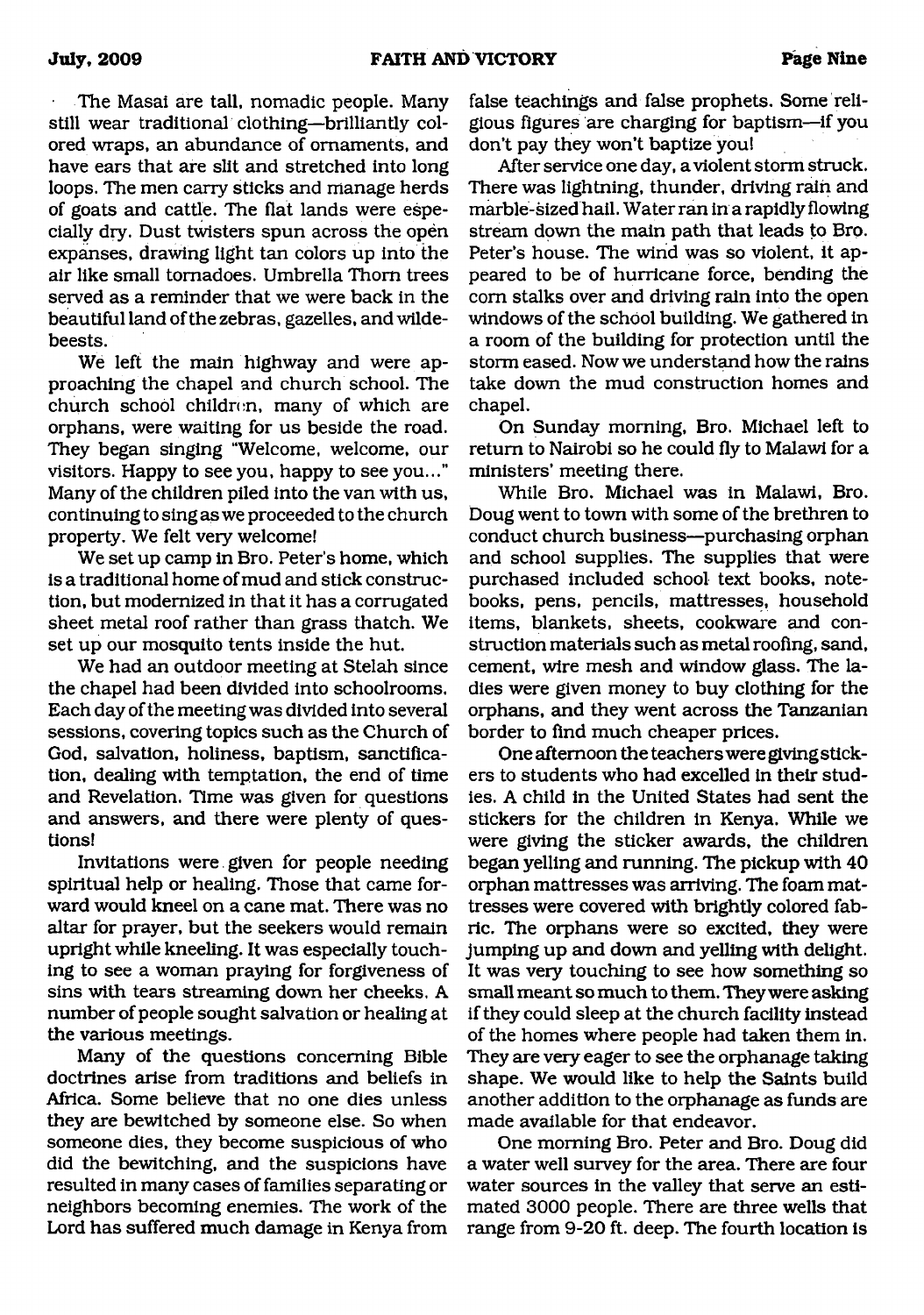a small concrete dam, with water flowing from a pipe at the base of the dam. Some walk as far as 3 kilometers for water. During the drought a few months ago, people had to walk as far as 8 miles for water.

A couple of young men liked to spend time around us where we stayed. If there was something in the work of the Lord to be done, they were eager to do it. One was William, who is 15 years old. William's testimony is that he has not sinned since the time he was baptized in 2007. He had been going to school, but they turned him away due to a lack of money for tuition.

Bro. Peter said they went to pray for a demon-possessed man. When they started praying, bees entered the house, and all but three that were there for prayer ran out of the house. In the past, Bro. Peter held a street meeting in the nearest city—Migori. Of the 21 that were saved, four joined Bro. Peter's congregation. The cost of the P.A. system was 6000 KES per day (almost \$80), which is exorbitant, and hinders them from having more street meetings.

At Bro. Peter's there are 13 orphan girls, 27 orphan boys, and 60 others from single parent homes that are being fed by the church. The school attendance is 290. Bro. Peter could easily have 250 orphans, but is limited based on facilities and funds.

At Bro. Bartholomew's, there are 10 orphans. The congregation size is 42. There was some confusion in translation of "orphan."Those with one living parent were also being called orphans.

At Bro. Wilson's, they are feeding and schooling 45 orphans and 15 single parent children. These children stay in sponsors' homes. In addition to providing lunch, the church also provides uniforms and books. At Bro. Joseph's, they are feeding and schooling 24 orphans and 4 single parent children. They have four teachers, including Bro. Joseph.

On Thursday, we walked to Bro. Bartholomew's chapel. The congregation was small, but it was touching to see the entire congregation with the exception of the pastor come forward for prayer and forgiveness from sin. In a later session, more people had arrived, and many of them came forward for prayer as well.

On Friday, Bro. Doug and a group of Saints went in a hired car to Bro. Wilson's congregation. The police stops along the road were frequent, and the driver left small payments

behind to avoid further hassles. Services began in the morning, and after lunch, Bro. Doug demonstrated a "Proclaimer," which is an audio Bible that is solar powered. The idea is that a listening group meets each week to listen to the Bible with a follow up question and answer session. Proclaimers were left at three different congregations in Kenya and three in Malawi and Mozambique.

On Saturday, we went to Bro. Joseph's for services. Bro. Joseph lost access to the chapel after the property donor joined a religious denomination. The meeting was held outside the mud building he now rents. It has several rooms and is used as a school as well as a chapel. Before services started, we went to see another congregation location on the Tanzanian border. Someone who was saved in a previous revival that Bro. Peter held donated about an acre of land on the border, and the chapel at that site is simply a brush arbor. This congregation size is about 40. About 60 people were saved in the week-long revival Bro. Peter held.

After the last service, we stopped at Bro. Joseph's home and saw the room in a private school where he worships. That room was made available by another person saved in the previous revival. Bro. Joseph has 6 orphans in his home, and would like to build a chapel and orphanage.

Upon leaving Kenya, Bro. Michael had a full day of flying and waiting in airports to reach Malawi. The following day, he purchased 100 Bibles in the native language of Chichewa to take to the village for the ministers' meeting. He rented a vehicle in Blantyre to drive himself to the village. The battery of the rented vehicle ran down one hour from Blantyre. The Lord allowed two young men to be close by to help push-start the vehicle. Bro. Michael drove back to the city and traded for a Toyota 4x4 truck. This truck was a blessing on the rough, difficult terrain. He had to use the four-wheel drive on two different occasions.

Upon arriving in the village, Bro. Michael was met by a group of singing women and children. Many ministers had already gathered at the chapel from different congregations in Malawi and Mozambique. Their love and excitement touches our hearts every time we come to share the Gospel with them. The next few days were full of teaching on a myriad of Biblical subjects. The Lord blessed that there was a relaxed atmosphere and the ministers were very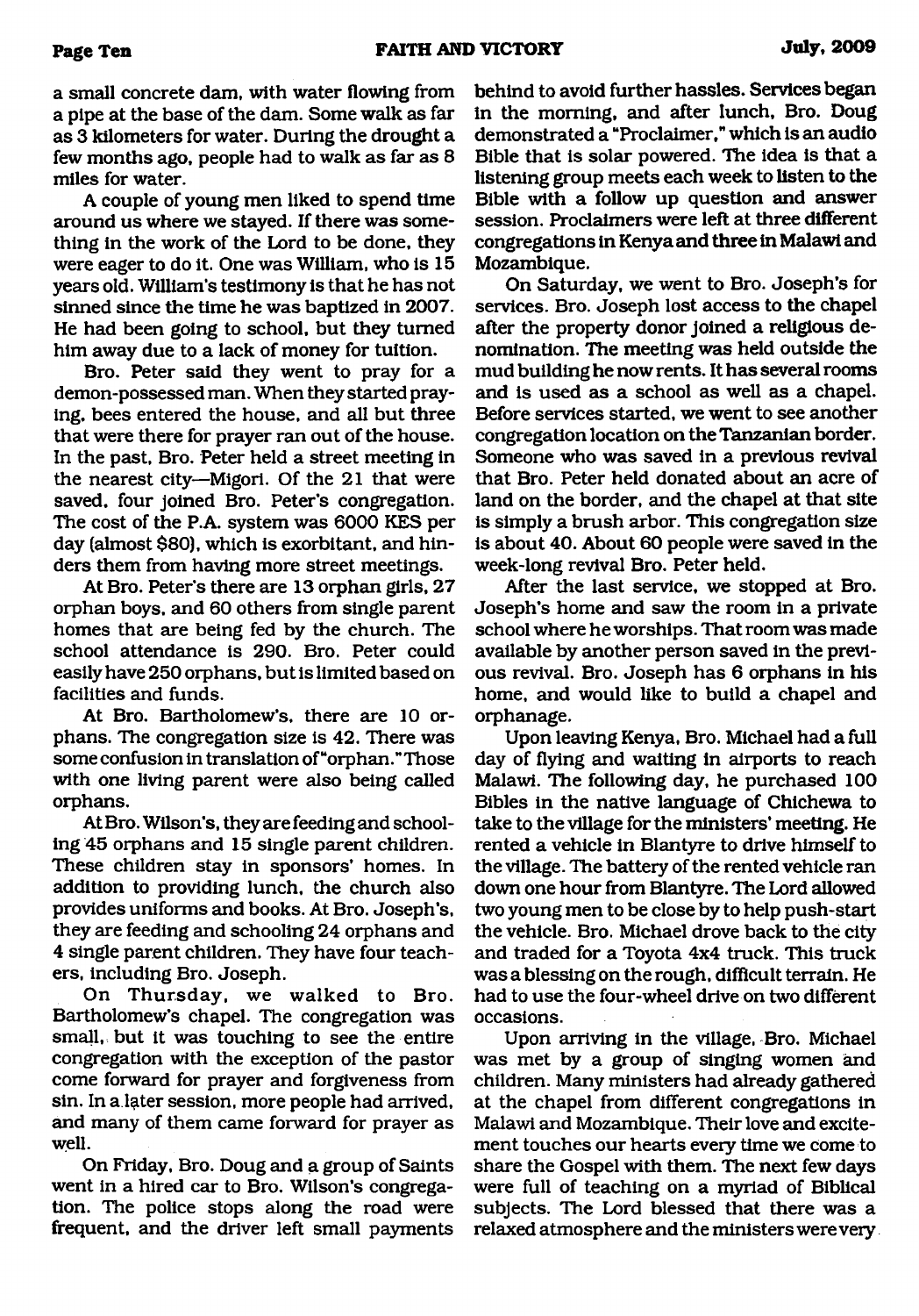free to ask questions. Many of the primary Bible doctrines were discussed. In addition, Bro. Michael taught on many practical subjects as questions arose concerning home life and holy living. As HIV is a major issue in Malawi, it was requested that a lesson be given on this subject. It cleared up confusion that some had on how God views the children who are bom with this condition as a result of the sin of their parents.

We are unable to communicate with any of the ministers directly, as our translator is one of the few people in the villages to speak English. The Lord richly blessed this meeting. It was a follow-up to the meeting we held last year. Our purpose and prayer is for the Lord to establish the ministers in the truth. As time goes on, more ministers and congregations are coming to hear the Bible truths that are so scarce in a land full of religion and movements of man.

After a lesson on unrighteousness, a man stood up and confessed that he was addicted to tobacco and needed prayer. Bro. Michael told the ministers that it took courage to reveal this sin and that God had deliverance for any others that had addictions or sin in their life. A number of men came forward and repented and sought deliverance. Praise the Lord!

Many of the ministers came very long distances to hear the Gospel and to find fellowship. Many of them traveled rough trails by bicycles as evidenced by over 100 bicycles lined up in the back of the chapel. The work in Malawi continues to grow and there is a hunger for the things of God. Bro. Michael stayed with Bro. Failos. He noted that the walls of the house are beginning to crack and separate due to the storms and flooding of a few months ago. Bro. Failos is concerned that the house may collapse. Many of the chapels are without roofs and in a state of disrepair, as most of them are constructed with brick, mud, and sticks.

Blankets had been purchased and Bro. Michael distributed them to some orphans living nearby. Many of the children and elderly have nothing to cover them at nights and many sleep on the hard ground. There are many orphans who live with relatives; as it is difficult to have enough food to feed the family, many of these orphans get the least amount of food. It is a burden and desire of Bro. Michael and the Saints in Malawi to build a 'Feeding Center' where the orphans could come and eat a balanced meal every day and be provided with

school clothes. In addition, there would be a time of Bible worship and teaching after the meal. There are similar centers sponsored by private organizations and churches in other parts of Malawi.

Bro. Michael flew back to Kenya and met Bro. Doug. The following evening, they began their journey back to the United States.

God blessed the time spent in Malawi and Kenya and we thank God for the spiritual growth and understanding that we have witnessed. The work is great in Africa and there is no end to the call for teaching and ministry. In addition to the ministering of the Word, we are both very interested in seeing a growth in the humanitarian aid to the orphans and needy on the African continent.

The trip was profitable, and we deeply appreciate God's blessings, inspiration and protection. We thank each of you for your prayers and financial support.

> —Bro. Michael Smith —Bro. Doug Wall

|                             | DIV. DUUG WAL                                                                                                                 |                        |
|-----------------------------|-------------------------------------------------------------------------------------------------------------------------------|------------------------|
|                             | FAITH AND Order Blank VICTORY                                                                                                 |                        |
|                             | \$5.00 PER YEAR (11 Issues)                                                                                                   |                        |
| VICTORY                     | Mail this form to start or renew your own<br>subscription $-$ give a friend a gift $-$<br>or do both! It only takes a minute. | AITH AND VICTORY FAITH |
|                             | Your Name                                                                                                                     |                        |
|                             |                                                                                                                               |                        |
| VICTORY FAITH AND           | City_________________________ State _________ Zip ________                                                                    |                        |
|                             |                                                                                                                               |                        |
|                             | Start or renew my<br>Faith and Victory subscription.                                                                          | AND                    |
|                             | Send a 1-year gift subscription<br>to the person named below:                                                                 | <b>VICTORY</b>         |
|                             |                                                                                                                               |                        |
|                             | <b>Address</b> _____                                                                                                          | FAITH                  |
|                             |                                                                                                                               |                        |
| FAITH AND VICTORY FAITH AND | Mail Order Blank and remittance to:                                                                                           | NAD                    |
|                             | <b>Faith Publishing House</b>                                                                                                 | <b>VICTO</b>           |
|                             | P. O. Box 518                                                                                                                 |                        |
|                             | Guthrie, OK 73044<br>7/09                                                                                                     | ž                      |
|                             | FAITH AND VICTORY FAITH AND VICTORY                                                                                           |                        |